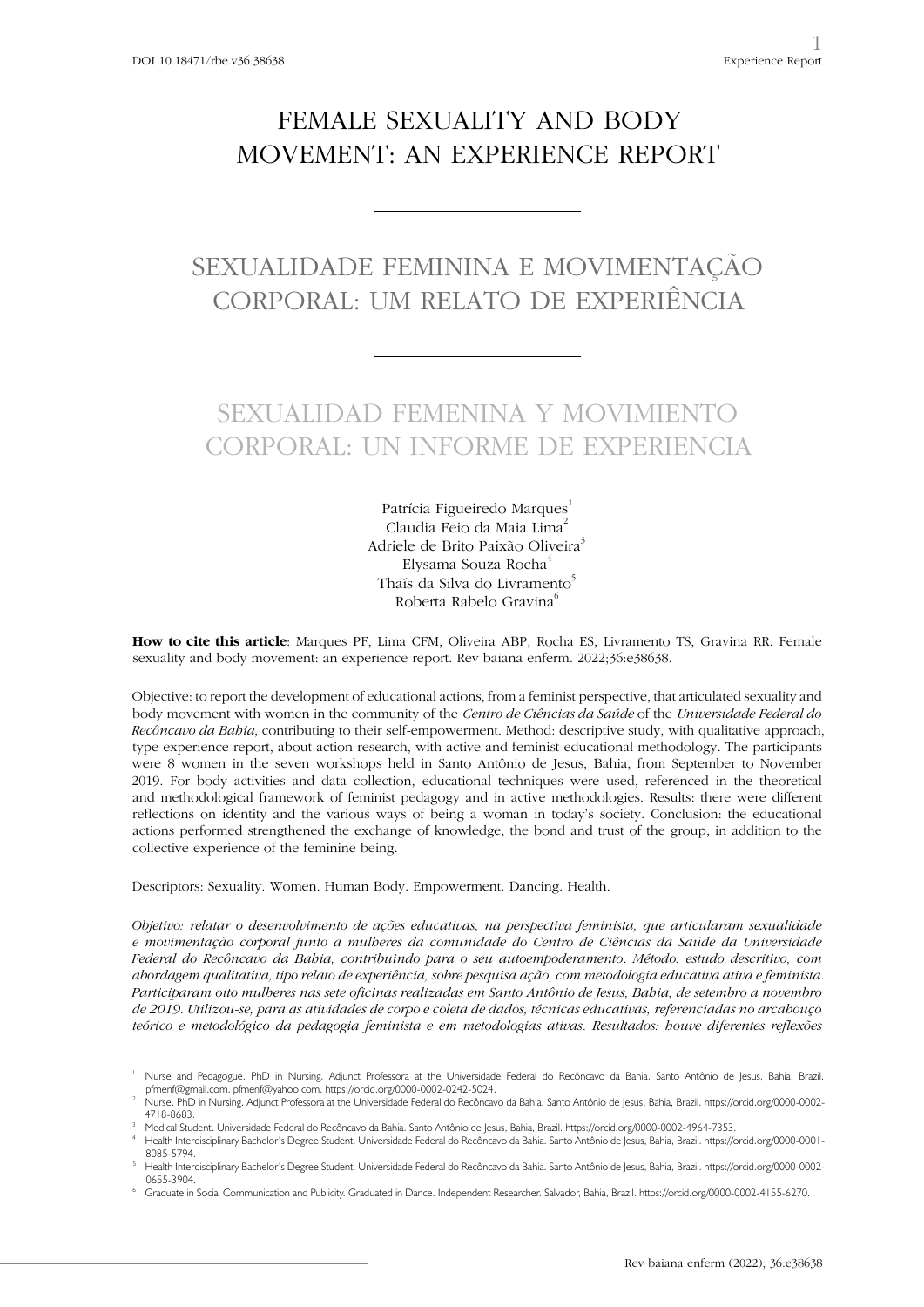*sobre identidade e as várias formas de ser mulher na sociedade atual. Conclusão: as ações educativas realizadas fortaleceram a troca de conhecimentos, o vínculo e a confiança do grupo, além da vivência coletiva do ser feminino.*

*Descritores: Sexualidade. Mulheres. Corpo Humano. Empoderamento. Dança. Saúde.*

*Objetivo: informar sobre el desarrollo de acciones educativas, desde una perspectiva feminista, que articulen la sexualidad y el movimiento corporal con las mujeres de la comunidad del Centro de Ciências da Saúde de la Universidade Federal do Recôncavo da Bahia, contribuyendo a su autoempoderamiento. Método: estudio descriptivo, con enfoque cualitativo, tipo informe de experiencia, sobre investigación-acción, con metodología educativa activa y feminista. Ocho mujeres participaron en los siete talleres realizados en Santo Antônio de Jesus, Bahia, de septiembre a noviembre de 2019. Para las actividades corporales y la recolección de datos se utilizaron técnicas educativas, referenciadas en el marco teórico y metodológico de la pedagogía feminista y en metodologías activas. Resultados: hubo diferentes reflexiones sobre la identidad y las diversas formas de ser mujer en la sociedad actual. Conclusión: las acciones educativas realizadas fortalecieron el intercambio de conocimientos, el vínculo y la confianza del grupo, además de la experiencia colectiva del ser femenino.*

*Descriptores: Sexualidad. Mujeres. Cuerpo Humano. Empoderamiento. Baile. Salud.*

#### **Introduction**

Throughout history, women have long assumed the position of subalternity, without the right to the place of speech, decision-making, political presence and even without authority in the family sphere. Women's history is marked by patriarchal oppression and gender inequality that dismembered them from society and put them in a place of interest, only for procreation $<sup>(1)</sup>$ .</sup>

Gender "[...] is a constitutive element of social relations based on perceived differences between the sexes and (2) gender is a primary way of giving meaning to power relations"<sup>(2:86)</sup>. As men understood women as a possible danger to their authority and to their exercise of privileges, they sought to further distance her from power functions outside the family space, such as the right to vote or literacy. This gender relationship begins a process of change with feminist struggles and, thus, female identity begins to be socially (re)constructed, providing visibility and strengthening of the female role in the social, political and economic spheres $^{(3)}$ .

However, despite the great achievements of rights that sought equity between women and men, the approach to issues such as self-esteem and female empowerment, aspects influencing power relations present in different cultural contexts, still remains inevitable<sup> $(4)$ </sup>. Thus, the feminist expression defended by the sentence "the personal is political", arising in the 1960s, was built in meetings of groups of American women activists. They sought to exchange experiences and debate issues, such as the social relations of power in which they lived, and it was an example of collective action developed by women, in the search for changes not only sociopolitical but personal, that strengthened them intimately $<sup>(5)</sup>$ .</sup>

Thus, recognizing the importance of sorority and the process of female empowerment in the course of history and in current times, the workshop project, which deals with meetings with female students of the health courses of the *Centro de Ciências da Saúde* of the *Universidade Federal do Recôncavo da Bahia* (CCS/UFRB), for the development of body practices, including sexuality articulated with dance, it was based on the theoretical and methodological feminist framework of actions aimed at health education. Dance was used as a manifestation of female sexuality and body self-knowledge, because it allows reflections on self-esteem, autonomy, body image and exercise of sexuality with freedom. These are aspects considered relevant in the emancipation process, based on the concept of sexuality based on human rights, which include the right to control and free decision on issues related to sexuality, including sexual and reproductive health without coercion, discrimination or violence of any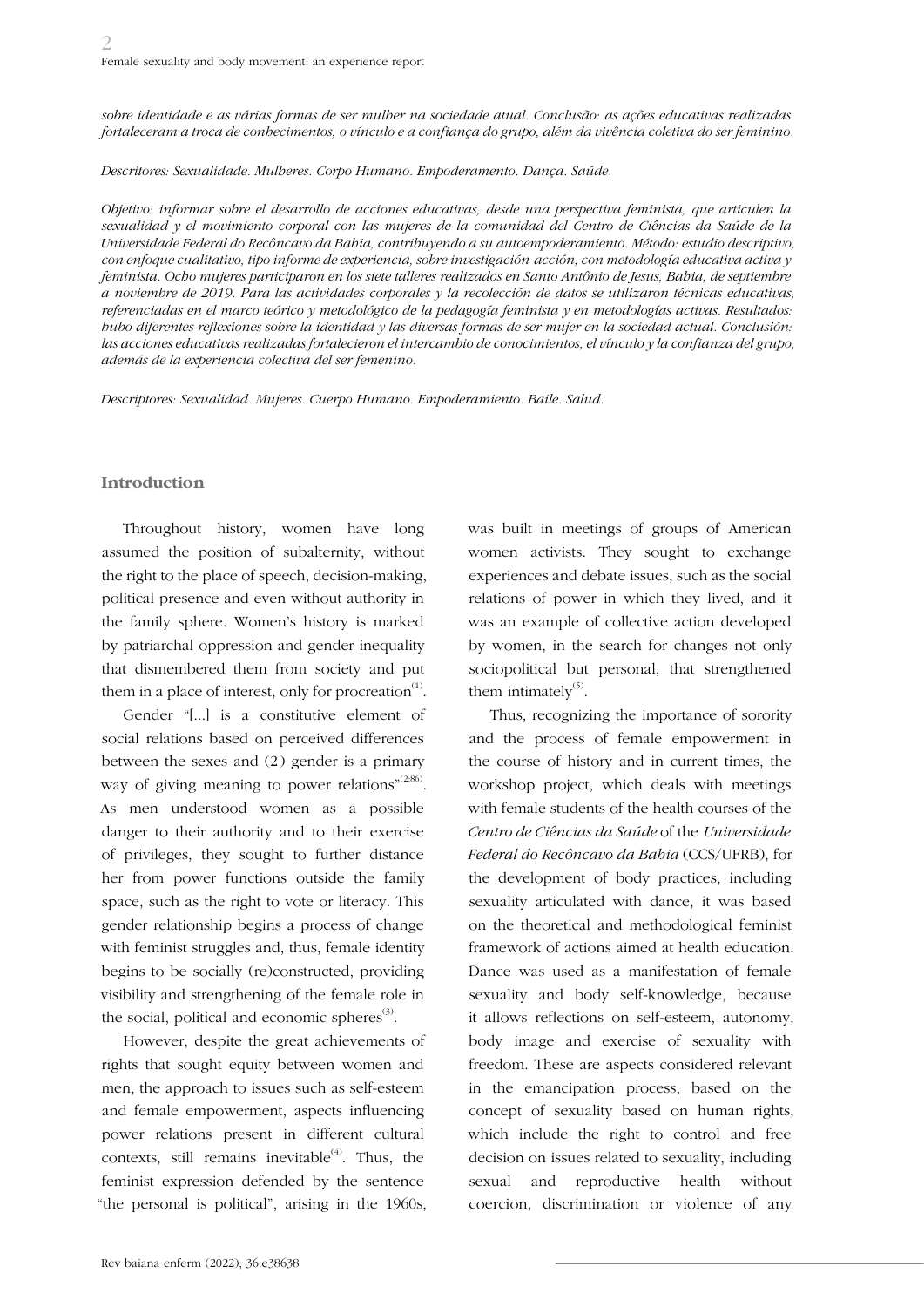kind. Equality of relationship between men and women, with full respect for the integrity of the person, mutual respect, consent and division of responsibilities on sexuality behaviors were equally important aspects<sup>(6)</sup>.

Given the above and considering the importance of addressing female sexuality from different perspectives, contributing to its self-empowerment and the continuity of the movement for women in society, the objective of this production was to report the development of educational actions, from a feminist perspective, which articulated sexuality and body movement, together with women from the CCS/UFRB community, contributing to their self-empowerment.

### **Method**

This is a descriptive study, with a qualitative approach, of the type of experience report, about an action research for the elaboration of a proposal, with active and feminist educational methodology, which supports female self-empowerment. The organizers of the activities presented were two professors nurses and three students from the health area (medicine, psychology and nutrition).

The workshop project was carried out between September and November 2019. Eight women attended each meeting, totaling eight workshops, lasting 2 hours each. They were carried out at CCS/UFRB, located in the municipality of Santo Antônio de Jesus (BA), located in the *Região do Recôncavo Sul*.

Inclusion criteria were: declared female participants, linked to the internal community of CCS/UFRB (professors, students, administrative and outsourced techniques), aged 18 years or older. Exclusion criteria included: cognitive, mental or mobility changes.

The strategies used for body activities and data collection were educational techniques referenced in the theoretical and methodological framework of feminist pedagogy, articulated with principles of active methodologies. The actions were developed by the awareness groups<sup> $(5)$ </sup>, reflection and action, which use awareness workshops as one of the actions whose role, in dismantling unequal gender relations, was and continues to be fundamental.

In this process, a differentiated relationship was established with the participants, in which a trajectory of knowledge construction and promotion of learning was observed. Moreover, it sensitized and trained responsible social actresses, ethically conscious and capable of critically judging their attitudes and responsibilities towards vulnerable groups, family and society $(7-8)$ .

The topics covered included: body meaning, perception of the diversity of postures towards female sexuality, influence of life history on the various behaviors of sexuality, association of body movement by belly dance (sexuality and body), body movement as self-knowledge and elaboration of the concept of sexuality.

The ethical aspects were respected, through the submission of the project to the Research Ethics Committee of UFRB, approved by Opinion n. 3.640.322, and compliance with all the requirements established in Resolution n.  $466/2012^{\circ}$ . The participants signed the Informed Consent Form (ICF). For the research conducted, through workshops, some agreements were defined: the restriction in the use of the cell phone, the confidentiality of all events in the experience process and the nonjudgment. In the presentation of the speeches, the participants were identified in this text with flower names.

### **Results and Discussion**

The workshops sought to contribute to the process of self-empowerment of the participants, understanding it not as an individual resource, but as a way to enhance their knowledge about the topics addressed. Discussions, conversation wheels, dynamics and dance functioned as important work methodologies, as they contributed to self-perception, autonomy, emancipation and empowerment, through body movement and contemplation of sexuality, which allowed participatory reflection in the exercise of their sexuality and health promotion. Therefore,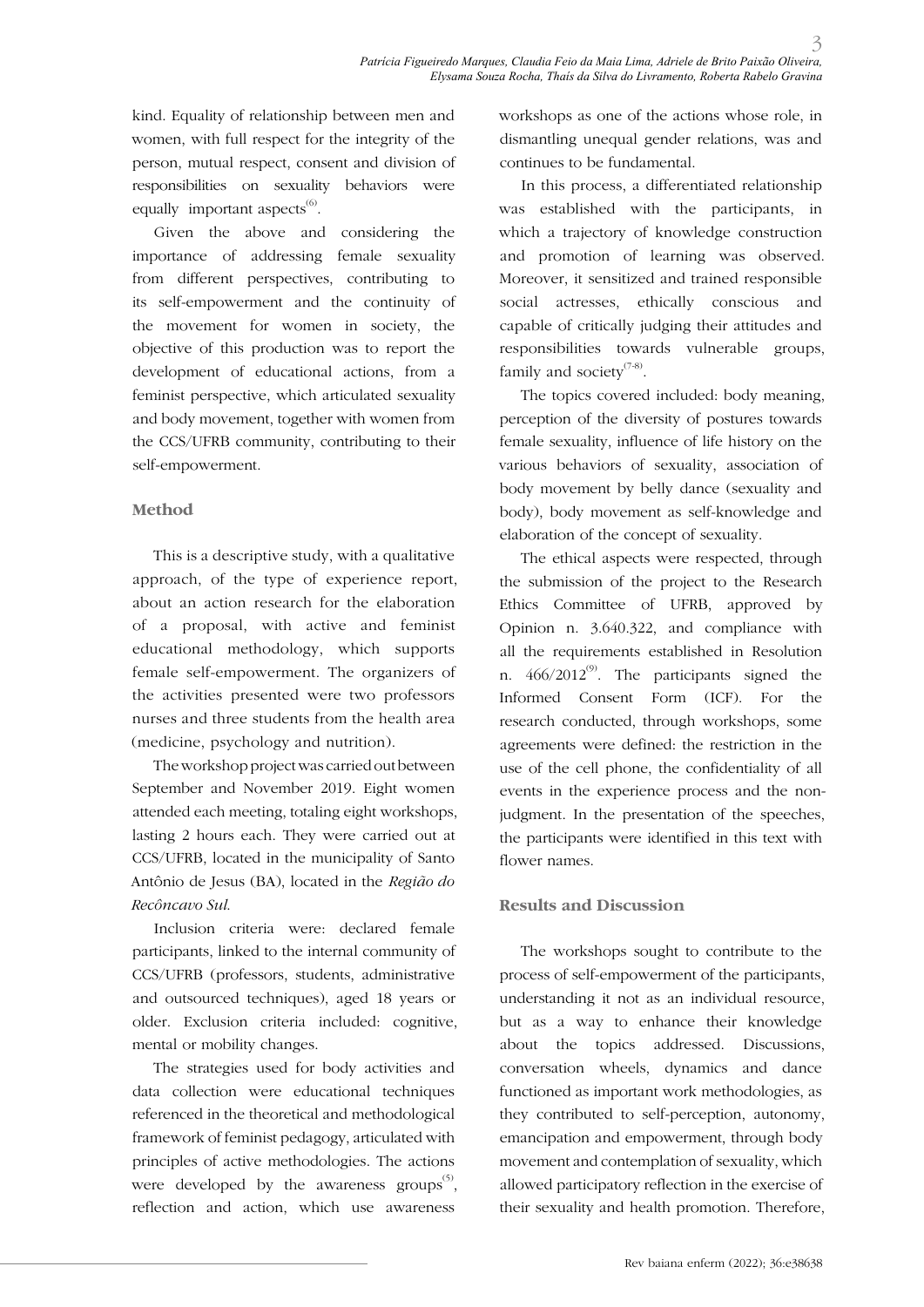the workshops were characterized as a moment of collective construction and exchanges of lived experiences. Gradually, the interaction between participants and those responsible for the activities was generating greater self-confidence and growth in verbal expression.

The group consisted of eight women, aged between 18 and 30 years, all declared heterosexuals and black (50%), brown (37.5%) and white (12.5%) It is noteworthy that, in the first meeting, respecting the feminist principles, the proposal was presented, the demands of the group were heard, the social diagnosis was outlined and a bond movement began between the participants. The workshops began with stretching, awareness and body awareness exercises.

In a reflection on identity and the various ways of being a woman in today's society, the first workshop discussed the multiple identities. In the dynamics used, the participants formed a small circle and, as one of the facilitators pronounced an expression of identity – adult/ adolescent/white/black/woman and others –, they would take a step forward, if there was identification with the word, or a step back, if not. This dynamic allowed a brief reflection on identity and the various ways of being a woman in today's society, according to the social markers of difference.

It is undeniable that the degree of demand in relation to women becomes increasingly great in the set of androcentric discourses of society. That is, if, before, the perfect woman was the one who took good care of the house and family, today she needs to be a professional reference, without neglecting the previous issues, besides having a model body<sup>(10)</sup>.

The female body is linked, in an objectified way by advertising media, with distorted values that emphasize aesthetic models molded in European standards, as the only socially accepted and valued forms $^{(1)}$ . Thus, because the female body reflects habits, manners and psychosocial construction, the second workshop worked on the meaning of the body for each participant. A dynamic was performed, using modeling mass, to answer the following questions: "What is the

meaning of body for you?" and "What challenge do I determine to feel even better with my body?". At the end, the participants demonstrated their expressions in the form of art and explained them, according to the following statements:

*I made this body with several colors, because each color represents something different. The points are yellow full of energy and the pink part represents my femininity. And to feel even better with my body, it is to love more.* (Amaryllis).

*The singularity marks my body, but I highlighted my big breasts and large shoulders because I have issues with them. So, to feel even better with my body, I need to love myself and take care more of myself.* (Bromeliad).

*My shoulders, arms and breast annoy me very much. So, to feel better, I challenge myself not to use bra.* (Camellia).

*I did not make the arms and legs because they make me feel bad, and my hair represents me a lot. My personal challenge is to accept my body parts I do not like.* (Chrysanthemum).

This dynamic allowed the reflection on the female body and also on how much capitalist patterns interfere in its acceptance, overvaluing defined patterns of beauty. Therefore, many women end up vulnerable to the aesthetic market, in an attempt to achieve a perfect and standardized appearance. After the dialogue with the group, the participants understood how marked and dominated the female body by the political-social construction. They also saw how important it is to unlink these pre-established models and standards, understanding the importance of self-discovery and experimentation, to promote appropriation, emancipation and self-empowerment.

Female sexuality, for centuries, was understood as something nonexistent, because women were seen only as a reproductive being. Currently, this theme is gaining space in society and has been presenting itself as something that should be exposed and dialogued. However, it is noted that these issues are still surrounded by many taboos, which make dialogue a growing obstacle $^{(11)}$ .

This phenomenon, consequently, restricts women in relation to the exploration and valorization of their desires $(12)$ . Therefore, to promote a reflection about sexuality and its social contexts, a conversation was promoted in the third workshop about how the life history of each participant interfered in sexual behavior. For this purpose, the "bottle dynamics" was used.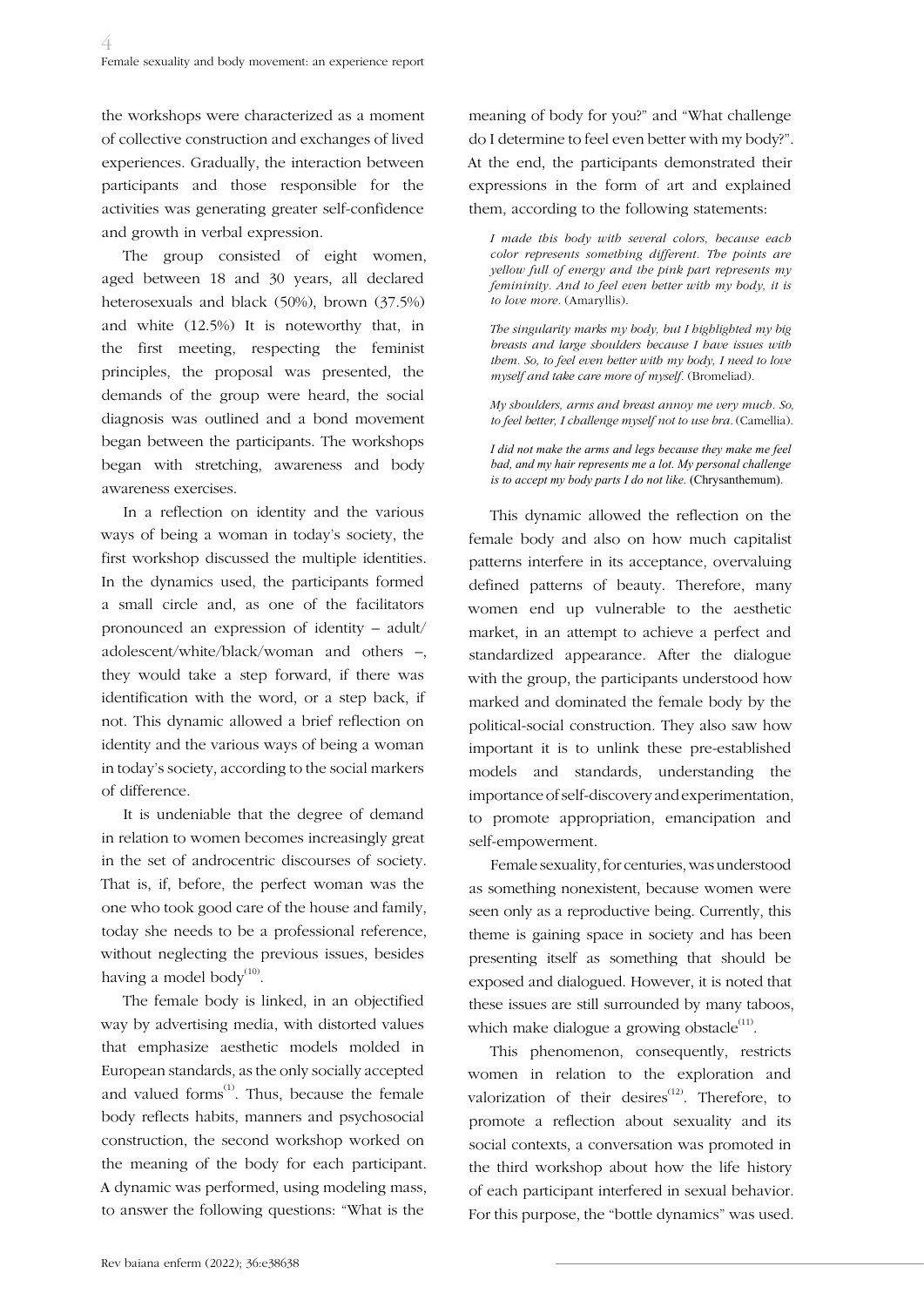At that moment, they all sat on the floor, around a plastic bottle that was in the center and would be rotated by the teacher conducting the activity, to point out who would answer the question. The subjects addressed were: perceived transformations in the body in adolescence; menarche, coitarche and with whom; curiosities, doubts and fears regarding sexuality. With this, information was acquired to expand the sex education of each participant.

The themes discussed triggered, at first, much shyness on the part of the participants, a reflection of a female sexuality still surrounded by prejudices, even if highlighted in today's society, inhibiting sorority and hindering the exploration, valorization and fulfillment of female desires.

Among the participants, six reported difficulty in accessing sexual education, related to family creation and religion. In general, they turned to their friends as counselors, hardly ever to family members. Moreover, none of them stated that they had sought the health professional, due to the inhibition and lack of openness to talk about female sexuality.

As a result, it is essential to reflect, promote and reinforce new measures in the performance of health professionals, considering that few undergraduate courses present, in their curricula, transversal themes related to gender, sexuality and sexual diversity. Therefore, it is necessary to rethink the potentialities of health education, to expand discussions of sexuality in different areas, adding new methodologies and references for an articulated formation based on emancipatory, humanized and integral attitudes $(13)$ .

In the empowerment process, the association with body movement through dance, which is largely that of the Womb (Belle Dance), allows thinking about one's own sexuality and influence on social constructions. Moreover, Belly Dancing brings beneficial effects to women's health in the medium and long term $(14-15)$ .

This dance modality is used to contribute to the development of reflexive practices related to consciousness, sensitization and emancipation, because the body is not one, fixed or stable, but multiple and open to transformation and new connections with the world $^{(16)}$ . During the

fourth, fifth and sixth meetings, the Belle Dance theme was explored. There was talk of history, its bodily movements and ways of developing it; also the importance of look, hair, hands and hips. Illustrative videos with explanations were displayed. Then, the accessories used in the Belly Dance were made available for the participants' use in performing the movements.

5

At first, they showed shyness to the development of some movements and the use of accessories. At the end of each meeting, however, they were already more uninhibited, self-confident and open to dialogues related to the body and female sexuality. The Belly Dance strengthened the exchange of knowledge, the bond and the trust of the group, allowing the experience of the feminine being collectively. These workshops have become a space for valuing oneself and, therefore, self-empowerment, through the body and continuous reflections on being a woman and engaging in the fight against social oppression.

The practice of Belly Dance develops a feeling of relaxation, well-being and transformation of emotions, enabling women more femininity, beauty, softness and self-confidence<sup> $(17)$ </sup>. In the workshops, women began to experience the collective feminine, sharing problems and intimacies, exchanging knowledge and recognizing the strength of the group and its sorority.

To think of Belly Dance is to refer to the sensuality and eroticization of the female body, to correspond to the desires and satisfactions of the masculine, especially in the West, reported in the stories mostly written by men. From this a stereotype of biased understanding arises $^{(1)}$ . Thus, throughout the project, in a contrary and rescue movement, the Belly Dance was worked as a mechanism for discovering the individuality, flexibility and well-being of the woman with her own body and not only for male pleasure.

The seventh workshop had the participation of a dance professional, who conducted the activity, articulating the participants' personal experiences to an object of emotional value and body movement. The facilitator requested the formation of a circle, so that they would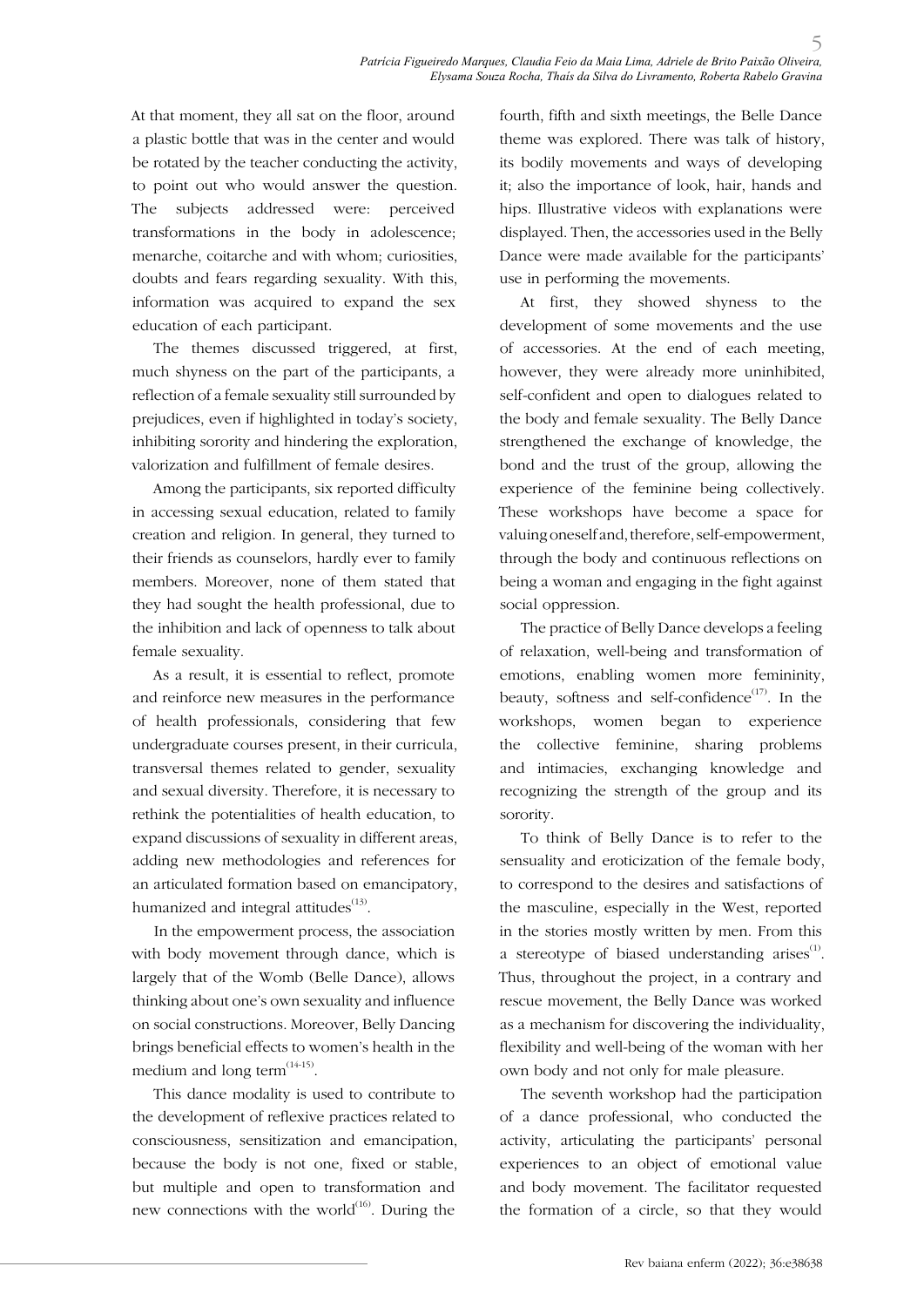remember the object they took, without revealing it. What significance did it possess? Why was it taken? The choice of objects surprised, because many of them took belongings that portrayed their process of self-empowerment and the exercise of personal sexuality.

Then, the participants were distributed in pairs and used movements to describe the chosen object, thus forming their own choreography. Despite the initial shyness of some, they all expressed satisfaction and comfort with the created environment and their performance. In the end, they shared their feelings before the experience, with the rescue of their object.

The expression of the body as language is the first form of communication of the human being, and dance is personified through the production and reproduction of the different contexts and cultures of different social groups<sup> $(18)$ </sup>. Dance is not an exclusionary object and can be practiced by any individual. Therefore, it is a mediation tool, which allows the manifestation of malleable and singularly experiences.

In the eighth and last meeting, the participants talked about their experiences with the dynamics of the "Personal Garden", held since the second meeting. In this dynamic, they wrote positive words of "power", such as happy, resistance, power, feeling, resilience, potency, pleasure, strong, love, deconstruction and coziness, capable of representing their body, and cast them into a bottle. This positive reflection on the body aimed to make them aware of the power of each one and the importance for filling "emotional voids", new possibilities of being and being in the world and the (re)construction of being a woman.

Each one arranged their "Personal Garden" particularly and cultivated the inserted words, always oriented to write, with their body movements (hands, arms, legs...), at least three times before they were "planted".

*all have a world inside o fus. That is why drew a galaxy on the bottle.* (Lily).

Reflections were made about the experiences provided by the workshops and the approach to the theme empowerment, since awareness would be the primary point in this process. The participants also constructed the concept of sexuality of the group, with the dynamics of the collective text. Each completed the sentence and passed on to the next, with the writing on paper with ink not visible. At the end, the responsible facilitator read each response and organized the concept together with the group: "Sexuality is self-knowledge, pleasure, movement to be free, feeling pleasure through the self-knowledge that empowers them and provides freedom".

One of the definitions of sexuality is the search for full satisfaction, in continuous development, which involves biological, psychological and social issues $^{(19)}$ . Sexuality influences emotions and actions, relationships, physical and mental health, in short, life in society. Thus, it is essential that this theme be addressed in order to provide knowledge related to all issues involved in female sexuality. It was noticeable the growth of the participants in terms of speech power and self-confidence, by disinhibition, participation and safety when expressing their opinions.

It is important to emphasize that empowerment is expressed in the search for social power, which becomes evident when people gain control of their own life, projects, choices and the ability to act and socialize<sup> $(20)$ </sup>. Thus, at the end of the meetings, it was remarkable the perception of the participants' awareness about the female struggle for their space, even in a patriarchal society; the importance of sorority; the power of transformation and self-knowledge of their potentialities, since empowerment is a process of internal and constant transformation.

The limitation placed here is related to the physical space, not as appropriate to the development of activity, as that developed and described in this article. The study highlights the strengthening of the group of participants on the importance of recognizing part of a body that expresses different subjectivities and needs to be

*It was interesting to think about the words that empowered me. Words freed and helped express. I managed to feel free with the bodily movement.* (Dahlia).

*I liked the bottle and the meetings. I managed to see things I had never realized. See I can be whatever I want to be and every woman can be whatever she wants. We*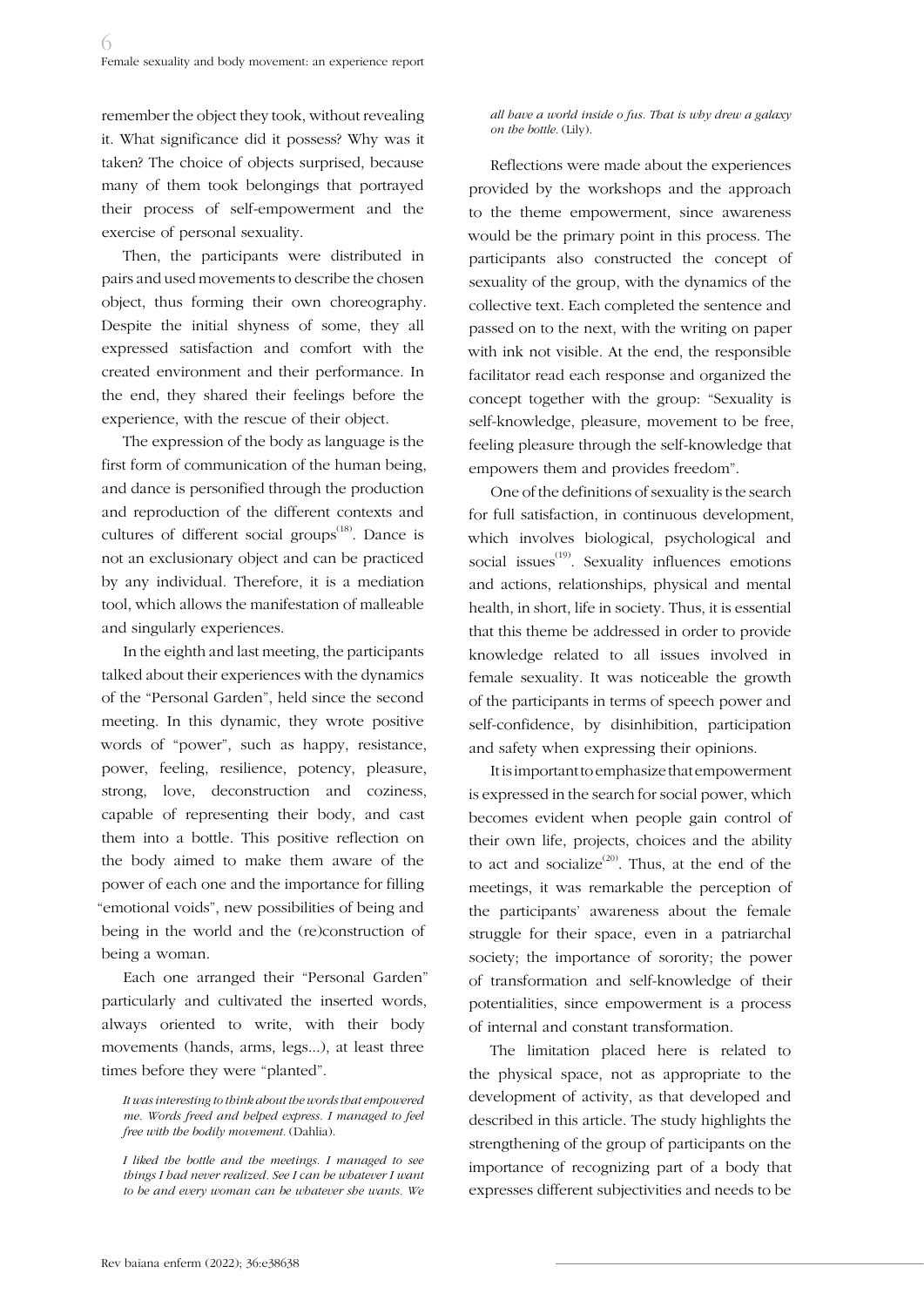valued, besides contributing to interaction and cooperation between participants, generating a valuable contribution to self-empowerment.

### **Conclusion**

The experience with the group of women showed how much capitalism and androcentrism still act on the female body and the expression of their sexuality, imprisoning and inhibiting them in strengthening the sorority and awareness of female mobilization. Therefore, it is necessary to recognize the constructions of gender inequality and the need for women to break with pre-established paradigms, based on awareness, union and reflection of their fighting power and importance of dominance over their bodies.

The meetings represented a space of many deconstructions and reflections, self-knowledge and appreciation of the female body. In the consolidation of bonds and exchange of experiences for body movement and dance, especially Belle Dance, the importance of union among women in the fight against women's oppression and in the engagement for social rights was evidenced. Such experience was relevant in the process of strengthening critical awareness of female mobilization, supported by collective exchange and the path of self-empowerment. Thus, the educational actions performed strengthened the exchange of knowledge, the bond and trust of the group, in addition to the collective experience of the feminine being.

Women have little or no access to the exercise of power, whether in the public environment, in the occupation of positions, or in the exercise of their sexuality free of coercion. It is necessary to rethink and strengthen the social transformation that education and health can produce, in order to enhance more research and studies related to female sexuality based on emancipatory reflections, in the search for the improvement of quality of life.

### **Collaborations**

1 – conception, desing, analysis and interpretation of data: Patrícia Figueiredo Marques, Claudia Feio da Maia Lima, Adriele de Brito Paixão Oliveira, Elysama Souza Rocha, Thaís da Silva do Livramento and Roberta Rabelo Gravina;

2 – writing of the article and relevant critical review of the intelectual content: Patrícia Figueiredo Marques, Claudia Feio da Maia Lima, Adriele de Brito Paixão Oliveira, Elysama Souza Rocha and Thaís da Silva do Livramento;

3 – final approval of the version to be published: Patrícia Figueiredo Marques and Claudia Feio da Maia Lima.

### **References**

- 1. Beck GG. Mulher, corpo e autoconhecimento: representações da mulher na Dança do Ventre entre acadêmicas da UFSC. Rev Santa Catarina em História [Internet]. 2017 [cited 2020 Jun 20];11(1):118-28. Available from: https://ojs.sites. ufsc.br/index.php/sceh/article/view/715
- 2. Scott J. Gênero: uma categoria útil para a análise histórica. Educ Realidade [Internet]. 2001 [cited 2020 Apr 10];16(2):71-99. Available from: https://seer.ufrgs.br/educacaoerealidade/article/ view/71721/40667
- 3. Faria JP. A participação feminina na transformação da história patriarcal: dimensões poder e desenvolvimento como liberdade. Rev Direitos Humanos Democr. 2017 [cited 2020 May 8];5(10):2-20. DOI: https://doi. org/10.21527/2317-5389.2017.10.2-20
- 4. Silva SC, Florêncio LRS, Monte TCL. Tambores de Dandara: gênero e empoderamento feminino na capoeira cearense. Conex Ci Tecnol. 2019;13(5):91-8. DOI: https://doi.org/10.21439/ conexoes.v13i5.1804
- 5. Sardenberg CMB. O pessoal é político: conscientização feminista e empoderamento de mulheres. Inc Soc [Internet]. 2018 [cited 2020 Apr 10];11(2):15-29. Available from: http://revista.ibict. br/inclusao/article/view/4106/3726
- 6. Organização das Nações Unidas. Declaração e Plataforma de ação da IV Conferência Mundial sobre a Mulher [Internet]. Pequim (CN); 1995 [cited 2021 Feb 4]. Available from: https:// www.onumulheres.org.br/wp-content/uploads/ 2013/03/declaracao\_beijing.pdf
- 7. Paiva CCN, Villar ASE, Souza MD, Lemos A. Educação em Saúde segundo os preceitos do